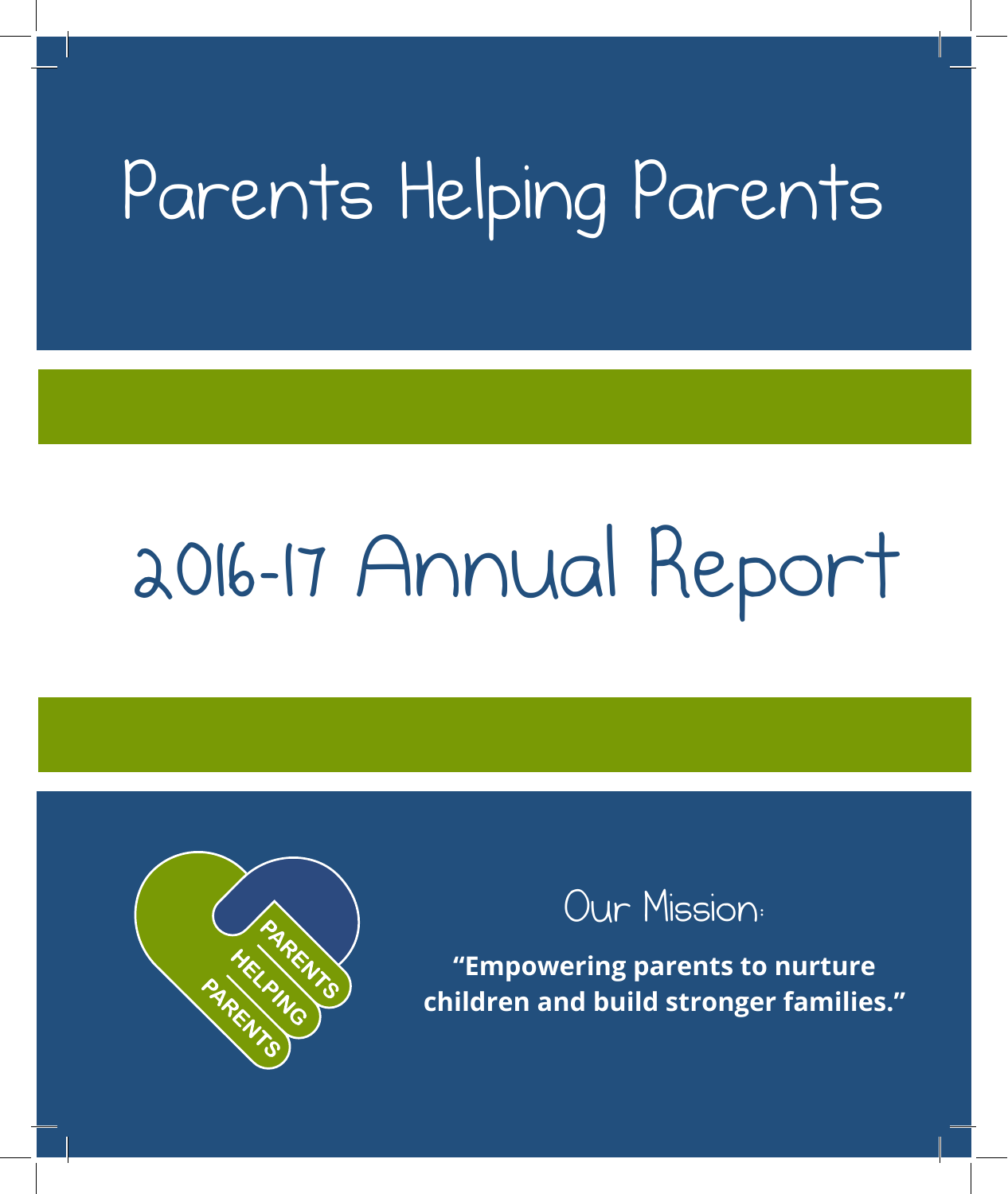#### **Board of Directors**

**Toni R.**, *President*  **Lillian A.**, *Vice-President* **Piro Sassa**, *Treasurer*  Matthew Borrello Sarah Brinley

Jennifer Davis Abby D'Angelo Ruth Ehrlich Stewart Jester Bela Labovitch

#### Sky Olander Yves R. Mia S. Thom S. Paul Thayer

Michael W. Alan Webber

#### **Staff and Consultants**

Randall Block Wendy Carter Lee Colello

Matthew Coughlin Ellie Edraos Geri Fonseca

Heather Howard Alan Jones Lalita Nakarmi

Mary Piltch Claudia Vigil Quincey Williamson

Margo Schmid

#### **Parent Support Group Facilitators and Parent Leaders**

Frank Abbott Lori Aronovitz Richard Bail Jill Barry Sarah Brinley Tammy Cagle Barbara Clark Lee Colello Kate Collier Nancy Connolly Eric Cora Tanya Cornetta Grace Corporan Lucy Costa Emily D. Rachaelle Deamato Tracey Delmonico Michelle Dos Reis Eve Eisman Lisa Faille Myrna Finn

Leslie Fisher-Katz Freda Flammer Jennifer Freeman Suzanne Fronzuto Neil Gladstone Ann Glick Hicela Gonzalez Rick Goode Beth Greenawalt Sabrina H. Debbie Harris Janet James Ana Javier Makieya Kamara Amit Kapoor Karen Kelly Sarah Khalifa Margie Klayman Cynthia Klopfer Andrew Knight Luz Laboy

Peggy Leon Kate Lester Tina McGrath Vianelle Melo Kim Mingoes Sarah Morrison Dorian Pariseau Haley Penny Mara Pentlarge Linda Perry Lenis Perez Deborah Pierre France Potvin Toni R. Yves R. Jose Ramirez Zenaida Ramos Lisa Reddie Ara Reyes Debbie S. Thom S.

Ellen Schwab David Sherwood Ivanilda Silva Pam Simpson Colleen Smaldone Sandra Smith Imarana Soofi Alexis Sullivan Ivette Thompson Anita W. Mike W. Maryann Walsh Mary-Wren Vander Wilden Saundra Williams Kacy Zurkus

#### **Parental Stress Line Counselors**

Ann Aubin Sophie Bell Wendy Betting Alexandra Booth Sharon Brecher Bernadette Bullistrum Linda Carbone Jean Conlin Jean Cook Katie Davis

Katie Dunn Paul Dunn Ruth Ehrlich Lisa Faille Aanu Fatokun Rebecca Francis Jennifer Freeman Katrina Frere Melissa Hall Willie Mae Hanson

Makieya Kamara Lauren Korn Bela Labovitch Kalena Lopez Stephanie Messina Linda Morgenstern Van Nguyen Neeha Nori Sky Olander France Potvin

Bob Sage David Schimmel Colleen Smaldone Gitanjali Srivastava Saundra Williams Kathleen Wilson Carina Wright

#### **Professional, Administrative, and Child Care Volunteers**

Matthew Borrello Mary Byrne Hannah Caldwell Ruth Comstock Milena Damianova Abby D'Angelo Katie Davis Adriana Estrada

Jennifer Freeman Peter Gately Maima Jones Sarah Kane Makieya Kamara Nithya Krishnan Kris Labovitch Kalena Lopez

Colleen Mahoney Robin Maltz Carina McIntosh Tatayanna Nakashima Saurav Nakarmi Sulav Nakarmi Beverly Paoli Heather Robertson

Pam Robinson Sophie Rushton Patricia Seaver Stefanie Sieghoertner Steve Somers Nhuja Tuladhar Greg Zuckerman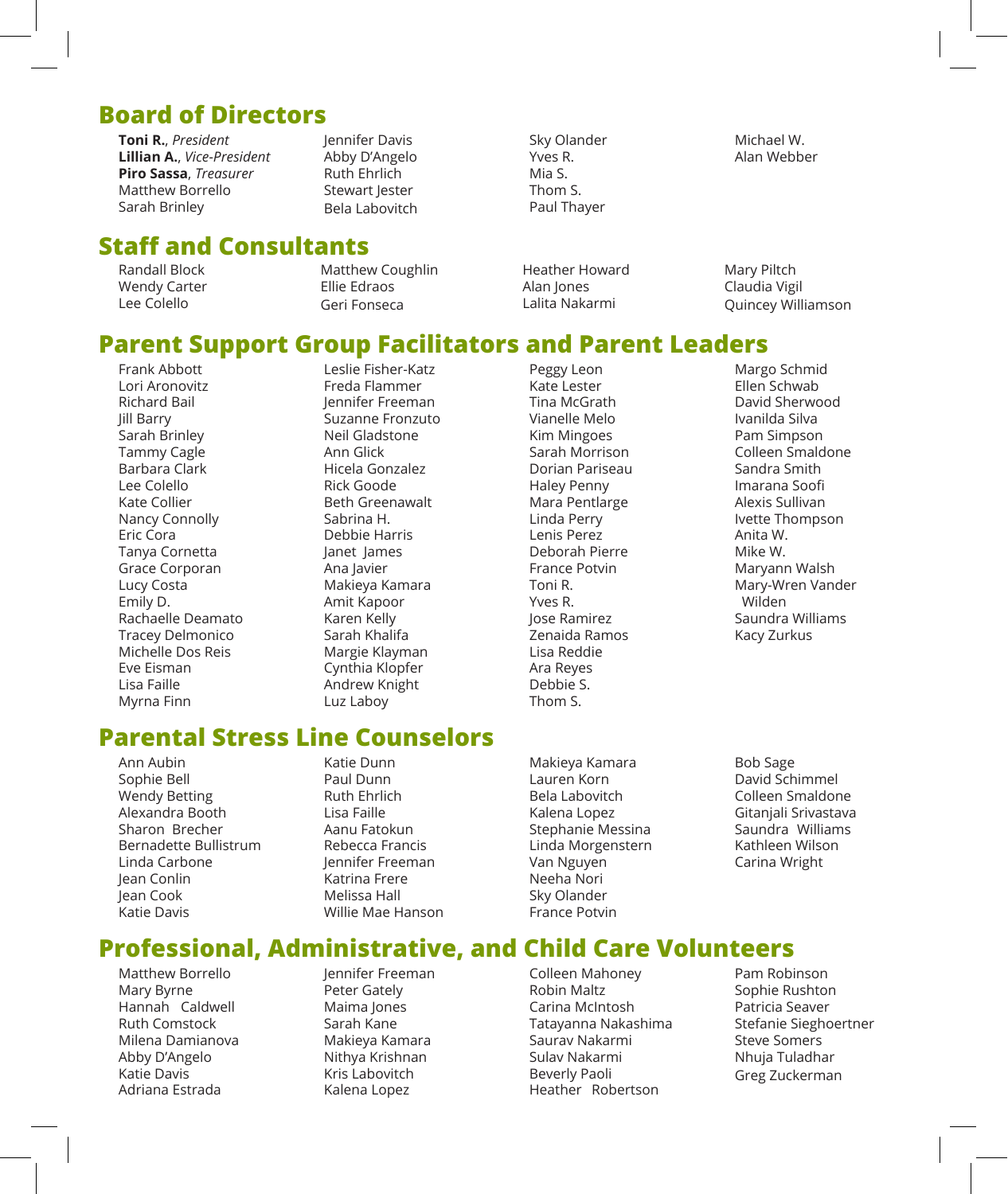### **Dear Friends of PHP**,

I would like to tell you about a Stress Line call that I took recently that will give you an idea about how it helps parents get through difficult time.

When I answered the phone there was a woman's voice on the other end. I'll call her Susan. She sounded unusually upbeat compared to most callers. She was about to be evicted from her apartment but she had a plan. She had found a shelter that would take her and her 4 year-old son. The shelter was near a shopping mall where she was confident she could get a job. I complimented her on the work she had done and expressed confidence that she would implement her plan successfully.

There was just one problem which was why she was calling – she didn't know how to tell her son that they were about to become homeless; that he was going to lose his bedroom. I said that I could tell she had thought hard about this problem and asked her what ideas she had considered. She had lots of ideas but none felt quite right. Would she like to try out an idea with me I asked? I could pretend to be her son and she could tell me what was about to happen.

Susan thought this was an excellent idea. She started to talk but her voice cracked and she broke down sobbing. I couldn't help myself and I choked back my tears. Somehow I managed to say "I know you are going through a difficult time. What do you do to take of yourself?" I was not prepared for her answer. "I write poetry" she said.

"Do you think you have a poem inside you that you could read to your son some day" I asked?

"Yes", she said quietly.

"Well, I guess you know what you need to do."

"Yes", she said almost in a whisper. "Thank you."

And she was gone.

As far as I know, she never called the Stress Line again. But I'm sure she composed a poem for her son. When she would read it to him; when he might understand his mother's words; I cannot tell you. But no doubt her son will treasure that poem forever.

The Parental Stress Line receives these kinds of calls all the time. Thank you for supporting our work so that parents like Susan can get the support they need to get through a crisis.

Sincerely,

Rendall Black

Randall Block Executive Director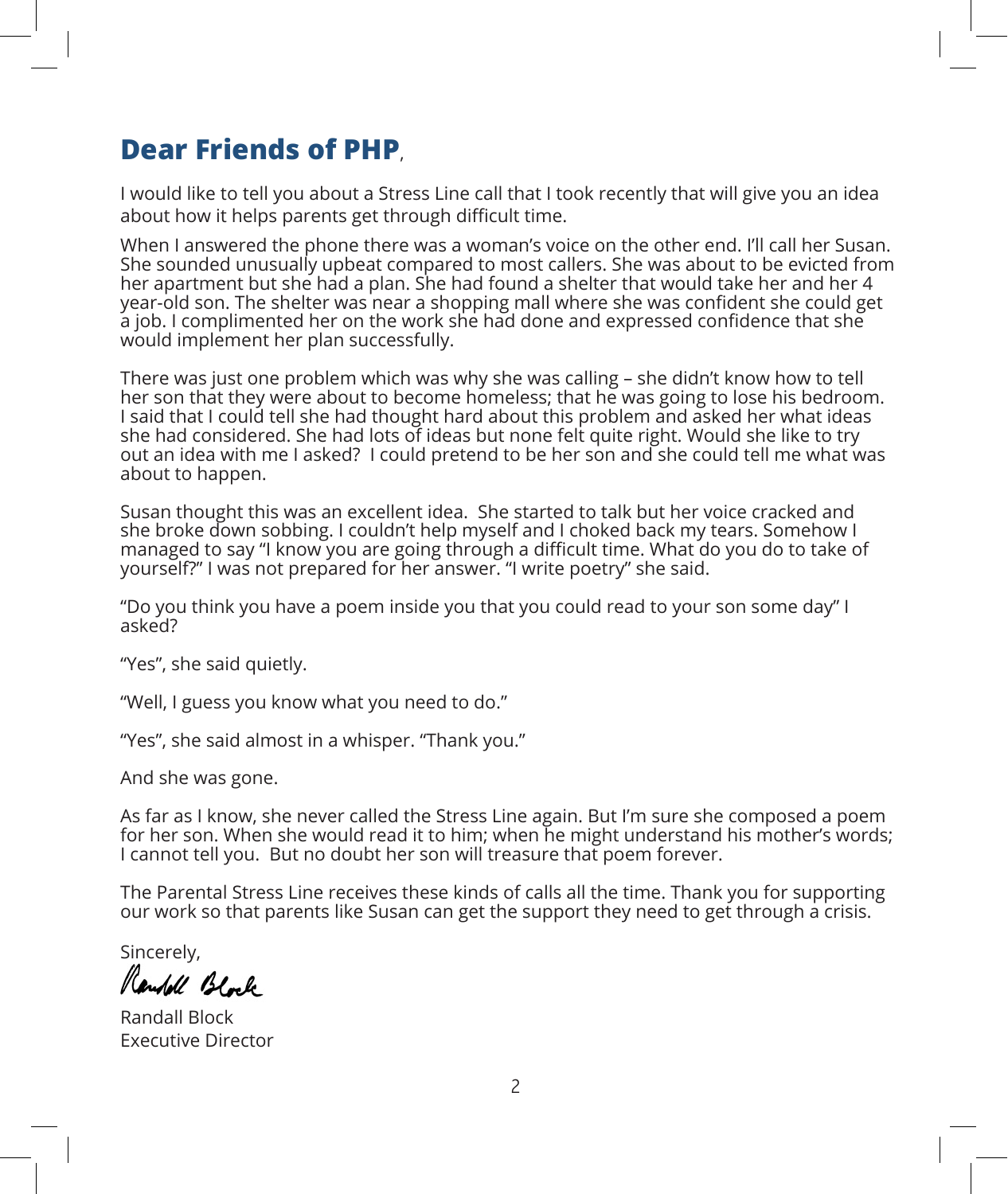#### **Parent Support Groups PARENT SUPPORT GROUPS** PHP parent support groups create a safe place for parents to talk about the challenges they face  $\epsilon$

PHP parent support groups create a safe place for parents to talk about the challenges they face raising their children. Groups are co-led by trained facilitators and parent leaders. Parents share their difficulties and successes and learn from each other. All PHP groups are confidential, anonymous, and free. In FY 2017, PHP offered a total of 31 groups: 20 community-

In FY 2017, PHP offered a total of 31 groups: 20 community-based groups and 11 prison-based groups.



### **Number of Parents Attending a Group**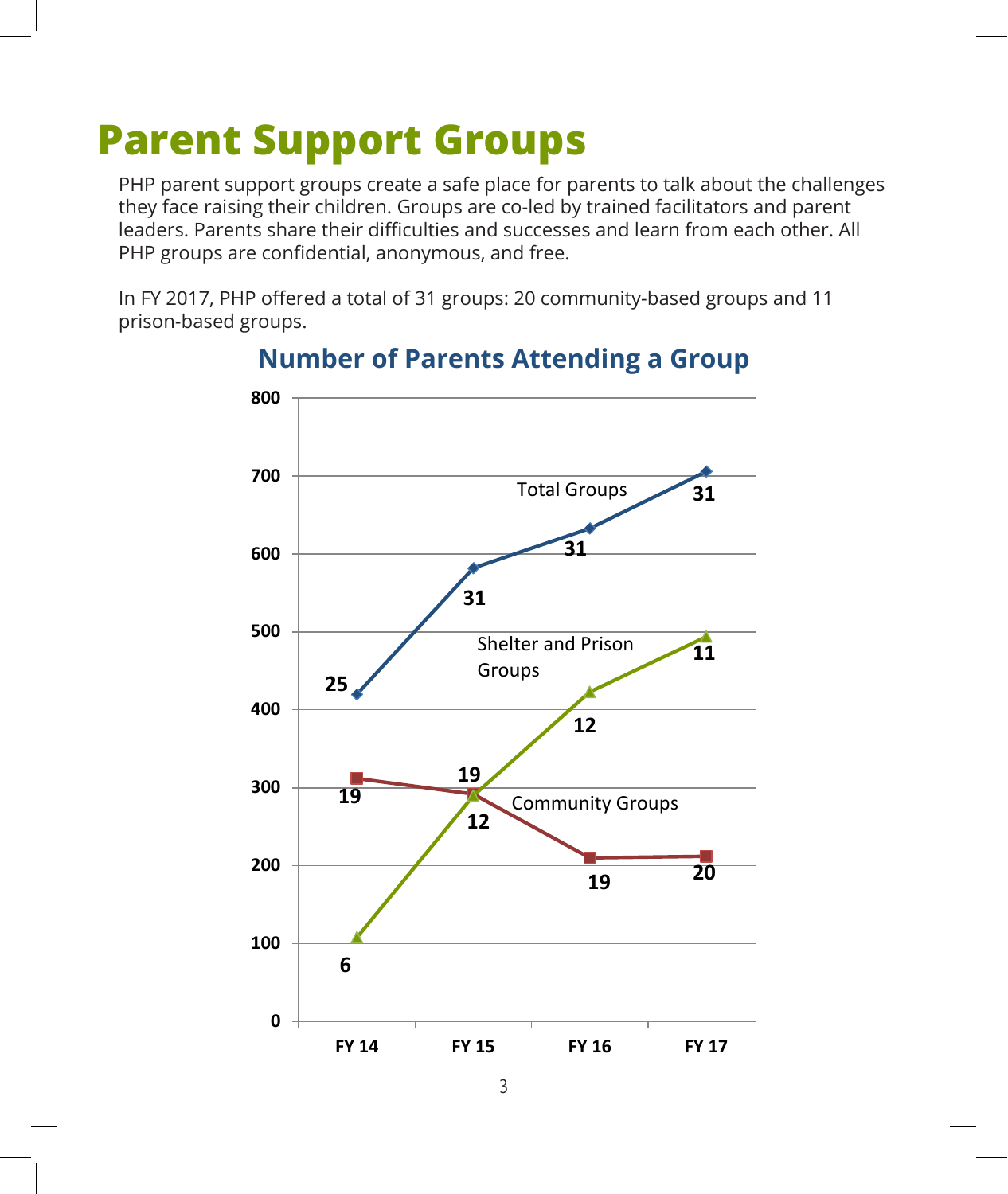# **Who Comes to PHP Groups?**

|                                        | Community | Prison | Total |
|----------------------------------------|-----------|--------|-------|
| Women                                  | 72%       | 26%    | 40%   |
| Single parents                         | 68%       | 91%    | 84%   |
| Minority                               | 39%       | 39%    | 39%   |
| Open DCF Case                          | 42%       | 3%     | 15%   |
| Annual income under \$20,000           | 55%       | N/A    | N/A   |
| Experienced 4 or more ACEs* as a child | N/A       | 61%    | N/A   |
| Abused as a child                      | 50%       | N/A    | N/A   |

\* Adverse Childhood Experiences: child abuse, substance abuse in household, domestic violence, divorce, death or incarcerations of a parent

# **Problems Parents in Prison Groups Want to Change:**

| Drugs/alcohol     | 70% | Violent relationship w/ partner | 32% |
|-------------------|-----|---------------------------------|-----|
| Parent's behavior | 46% | Divorce/separation              | 22% |

### **Impact of Group:**

| "I can talk about what makes me angry" |                  |                    |
|----------------------------------------|------------------|--------------------|
| Before group: 53%                      | After group: 93% | Improvement: +40%  |
| "I know how to control my emotions"    |                  |                    |
| Before group: 51%                      | After group: 93% | Improvement: +42%  |
| "I can ask for help when I need it"    |                  |                    |
| Before group: 43%                      | After group: 82% | Improvement: + 39% |

### **96% would recommend PHP to other parents**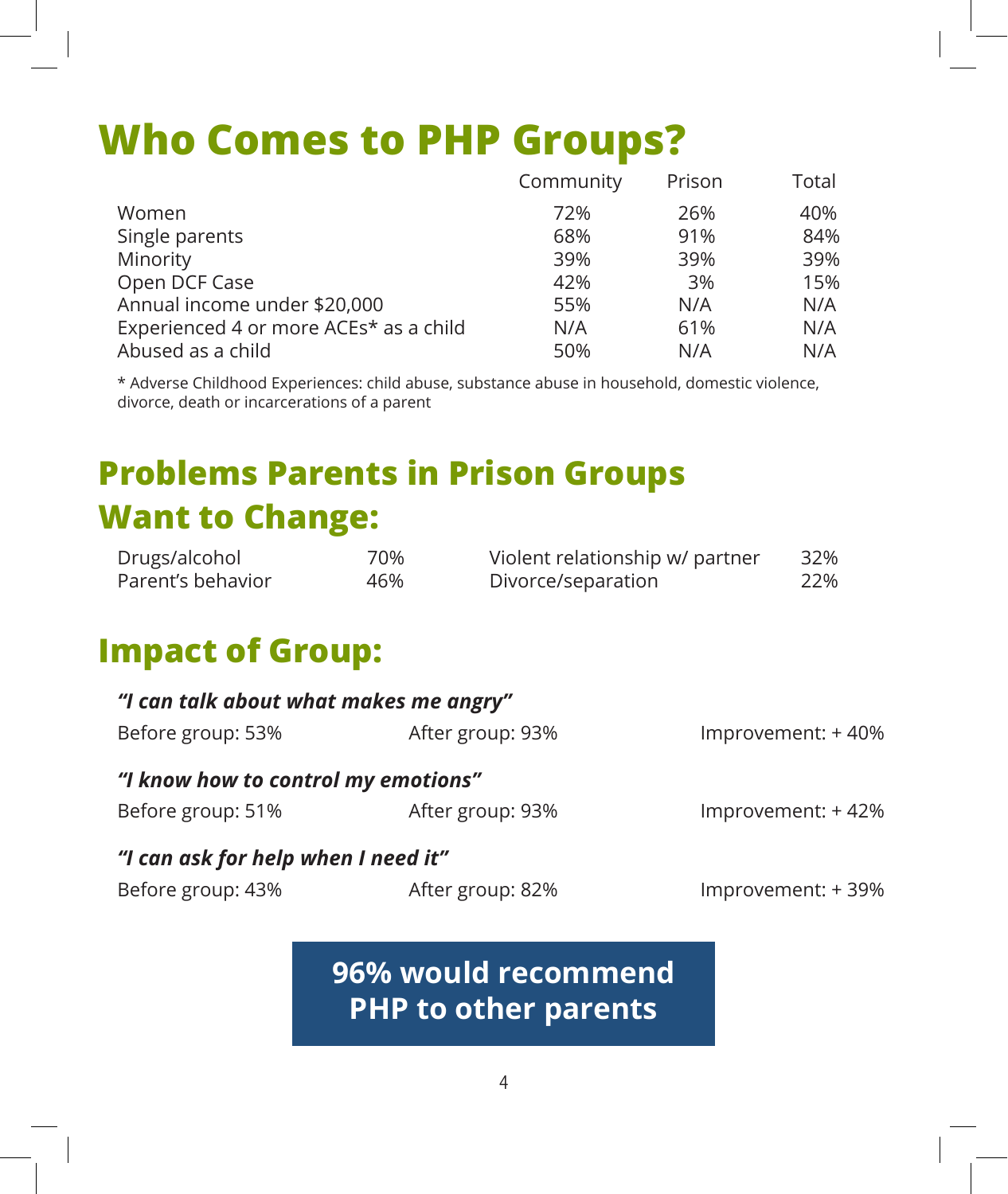# **Parent Support Groups and Collaborating Partners:**

Every PHP support group has a collaborating partner that provides meeting space and publicizes the group in their community, shelter, or prison. Our groups would not exist without our collaborating partners. Thank you.

#### **Amherst-Grandparents**

Clinical and Support Options (CSO)

**Boston**  Bridge Over Troubled Waters

**Boston** Joelyn's Family Home Victory Program

**Dedham** Riverside Outpatient Center

**Dorchester** Family Nurturing Center/ Up Academy

**Framingham** Early Childhood Alliance Housing Authority

**Gloucester** Pathways for Children

**Greenfield-Grandparents** Baystate Franklin Medical Center

**Hyannis-Grandparents** Family Resource Center

**Lawrence-Spanish** Family Resource Center

**Leominster** Families & Communities Together

**Lowell** Community Teamwork Inc.

**Malden** Malden YMCA

**Newton** Newton Partnership

**Quincy** Bay State Community Services (BSCS) Family Resource Center

**Roslindale** Home for Little Wanderers

**Salem** North Shore Children's Hospital

**Waltham** Lemberg Children's Center

**Weymouth** United Methodist Church

### **Prison Groups:**

**Boston School of Re-Entry** Dept. of Corrections

**Bristol County House of Correction**  Sheriff's Office

**Middlesex County House of Correction** Sheriff's Office

**Norfolk County House of Correction** Sheriff's Office

**Plymouth County House of Correction**  Sheriff's Office

**Suffolk County House of Correction** Sheriff's Office

**MCI Framingham** Dept. of Corrections

**MCI Norfolk** Dept. of Corrections

*I have had my fair share of professional interventions but PHP is the most effective support system I have found. There's nothing more powerful than a group where you can share your experiences in an atmosphere of trust.* - a PHP Parent **" "**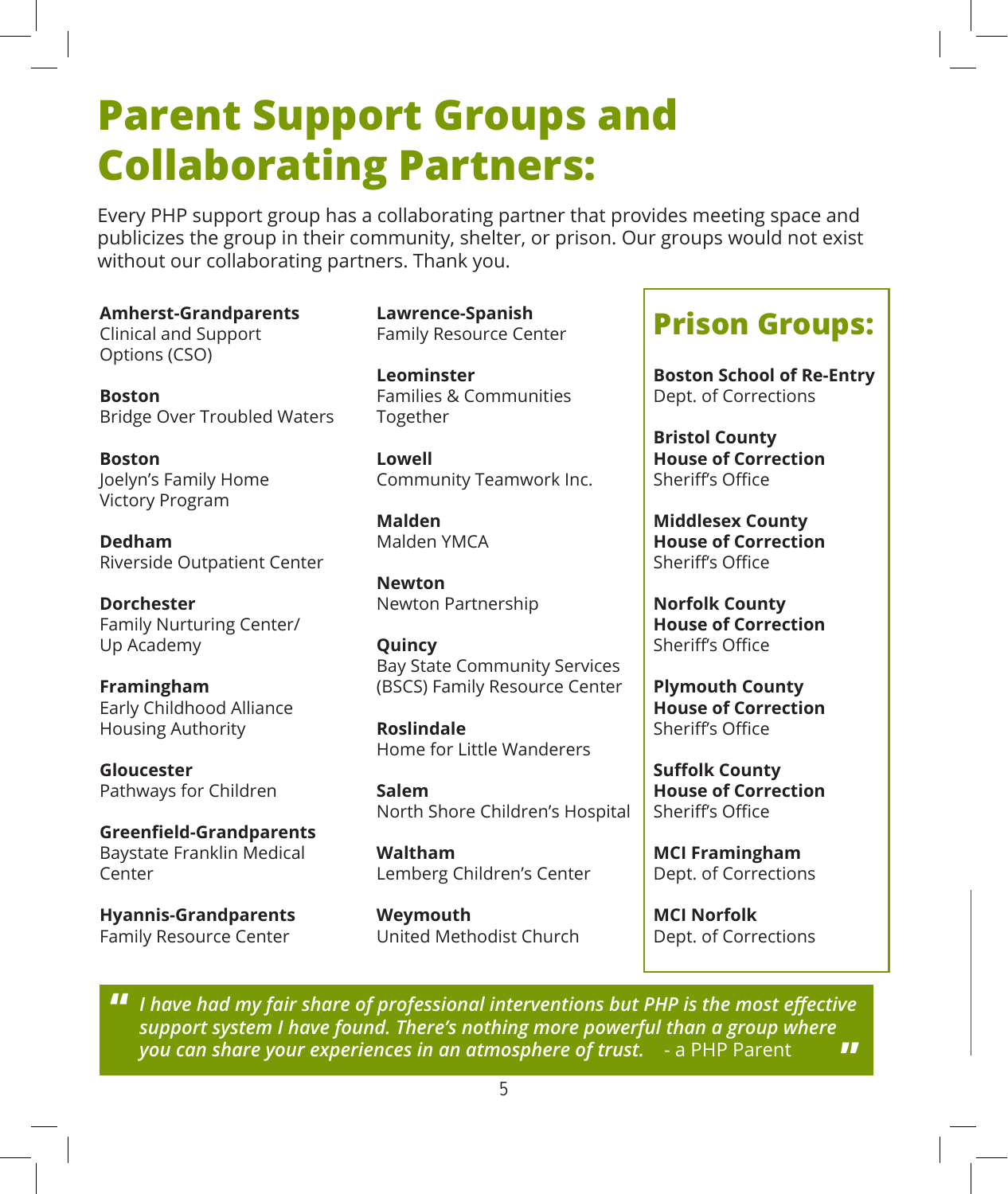#### **Parental Stress Line**  $\sim$  steps that will help the move toward the move toward the move toward the move toward the move toward the move

The Parental Stress Line offers support, empathy, information, and crisis intervention support to parents and caregivers. In each call, trained volunteer counselors use a reflective listening model to support the caller's emotional needs and ask open-ended questions to empower the caller to develop their own plan of action. Rather than providing callers with advice, we assist them in thinking through the steps that will help them move toward their identified goal.



## **Number of Parental Stress Line Calls Number of Parental Stress Line calls**

*I never knew how much my natural empathy could*  "I never knew how much my natural empathy could help a person *help a person until I heard the relief in their voices.*  **"** vinden in yndeard empachy coula

- Parental Stress Line Volunteer

### **Impact of PSL Call**

**"**

*How upset was the caller?* At beginning of call 62% At end of call 12% Improvement +50%

At end of call 12%

**91% of parents were satisfied or very satisfied with call and 76% planned to take at least one positive action to make things better.**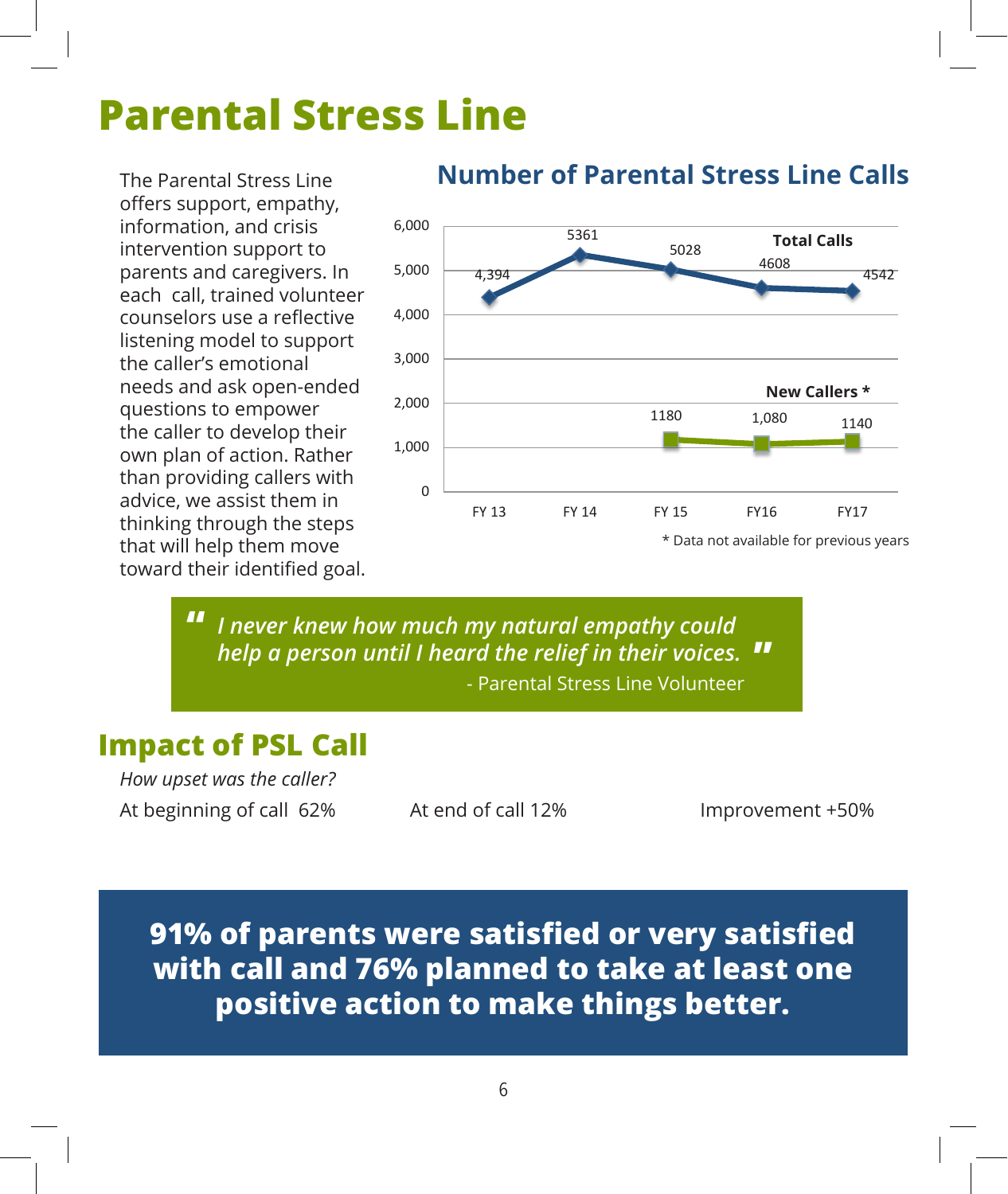# **Publications and Outreach Material**

"You Are Not Alone: An Empowering Guide for Parents Whose Children are in DCF Custody"



What just happened to me? I can't believe this! Where are my kids? ream coeneve and where are my<br>Why did I lose my children?<br>Who is taking care of them? Who is taking care of them? When can they come home?<br>These are the questions that

These are the questions that most parents ask themselves when their children have been taken away by DCF.

PHP's unique 48-page guide was written by parents who have been there. It contains all the information they wish they'd known at the beginning of their involvement with DCF.

*Please send me a copy of your guide "You Are Not Alone". From what I read online, it seemed like the most valuable tool I could possibly use in my efforts to regain custody of my son.* - Tara G. **" "**

### **Outreach Materials**

**Car Frach March 1915**<br>All posters, flyers, and brochures are provided free of charge. They can be ordered Air posters, rivers, and brochure<br>through the PHP web site at<mark>:</mark>

Parental Stress Line

**www.parentshelpingparents.org/#!order-materials/chnf. confidential** 1-800-632-8188







Refrigerator magnet - new item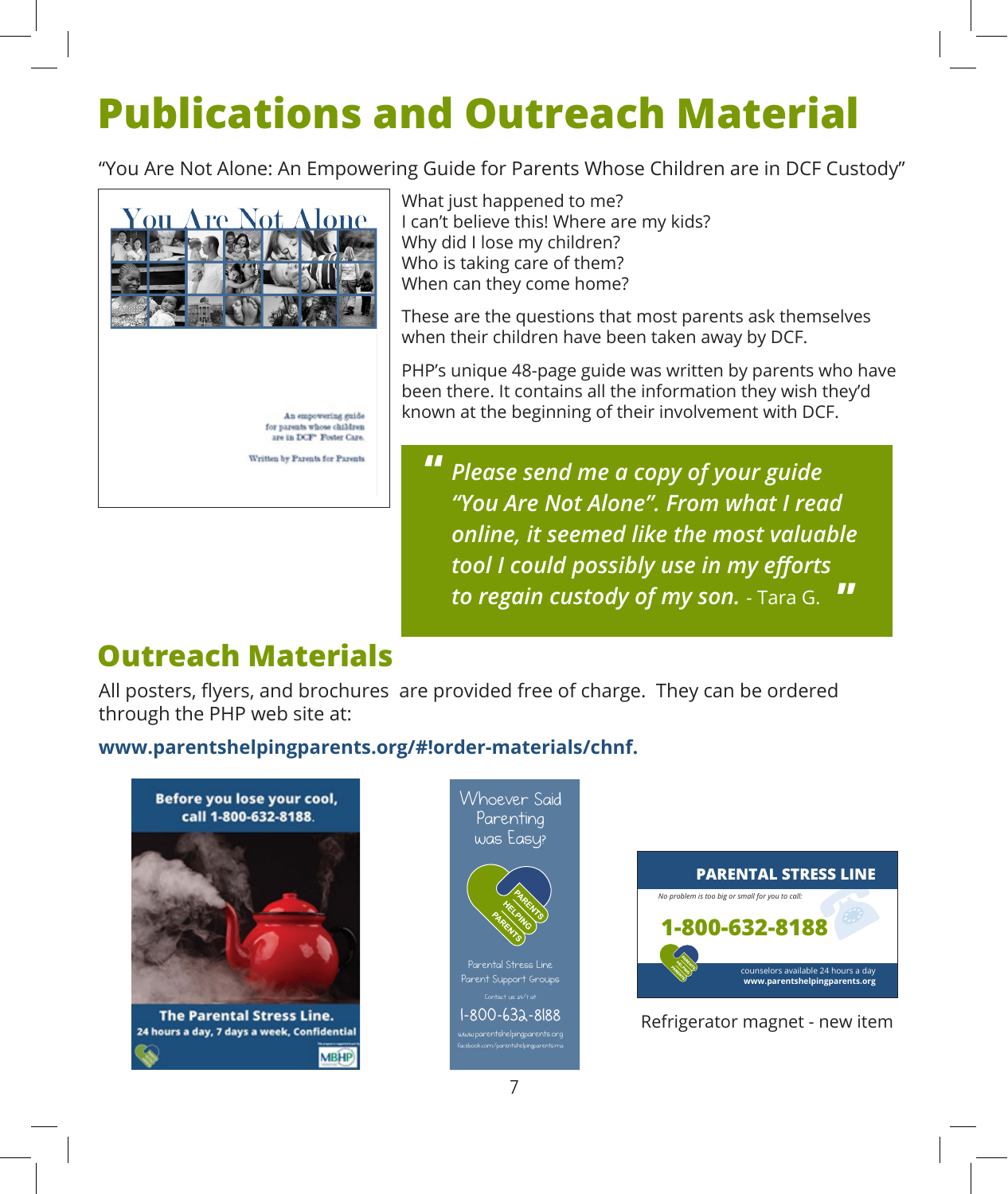# **FY16-17 Revenue and Expenses**

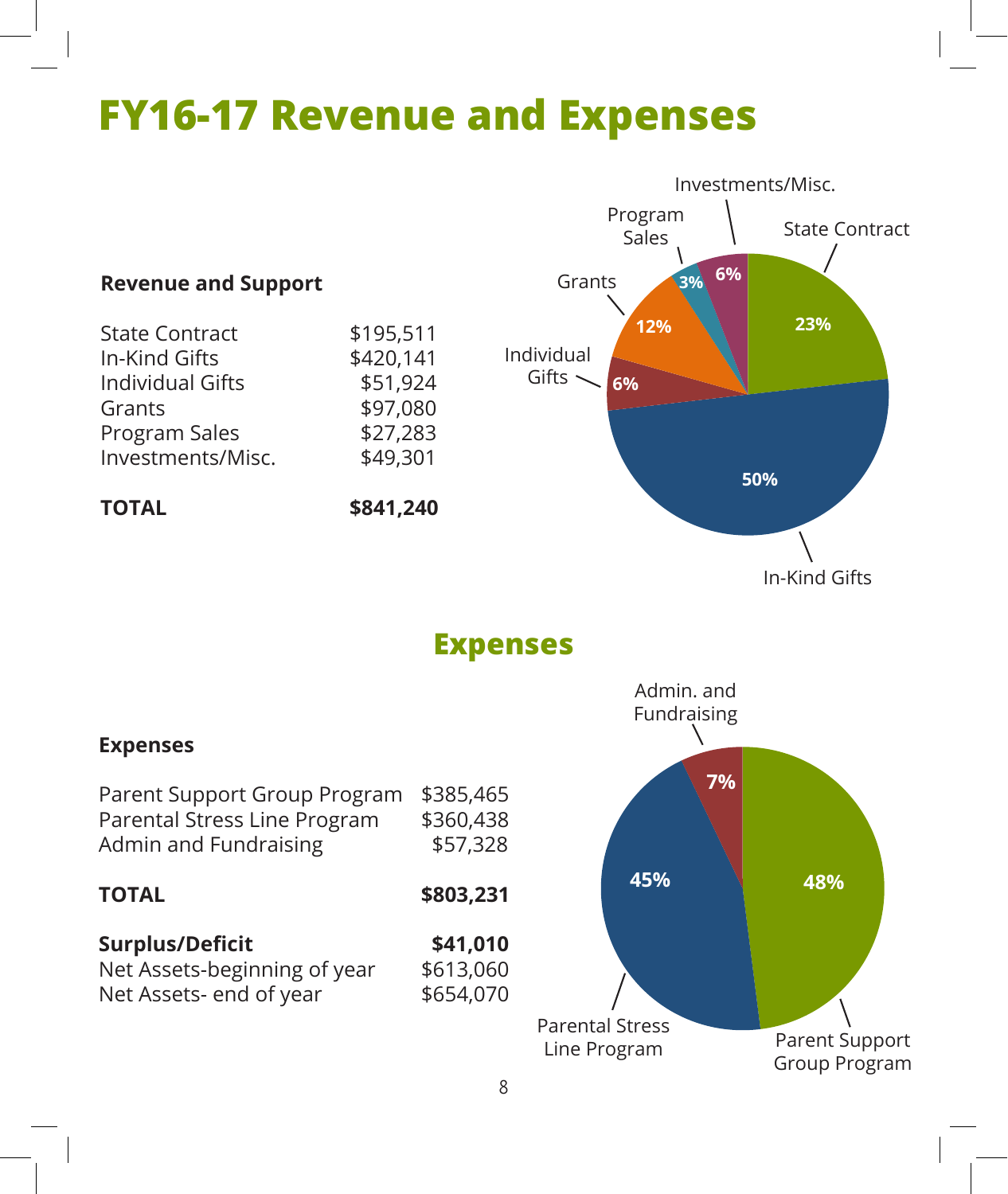# **Foundation and Corporate Supporters**

**\$25,000 and above** Cummings Foundation

**\$10,000 to \$25,000**

Chickering Foundation John and Geraldine Weil Foundation

**\$5,000 to \$10,000** Bushrod Campbell/Ada Hall Charity Matty Eappen Foundation Fred Harris Daniels Foundation

**\$2,500 to \$5,000** Adelaid Breed Bayrd Foundation Phyllis McGillicuddy Trust Lassor and Fanny Agoos Fund Rebecca Pomroy Foundation Russell Colgate Fund Frederick W. Weber Charities John Donnelly Trust/Eastern Bank

**\$1,000 to \$2,500** Beacon Health Options/MBHP TIX Foundation Foundation M

# **Government Supporters**

The Department of Children and Families provides PHP with almost \$200,000 each year. DCF is by far our largest single funding source. We couldn't do our work without them.

Funding for on-site groups is provided by the Sheriff's Offices for Bristol County, Middlesex County, Norfolk County, and Suffolk County.

The Department of Public Health includes information about the Parental Stress Line in the WIC mailing sent to all families in Massachusetts who have newborns during the year.

# **Higher Education Supporters**

Wheelock College Social Work Department hosted our Annual Lecture in 2016 and assigned a student to do her field placement at PHP.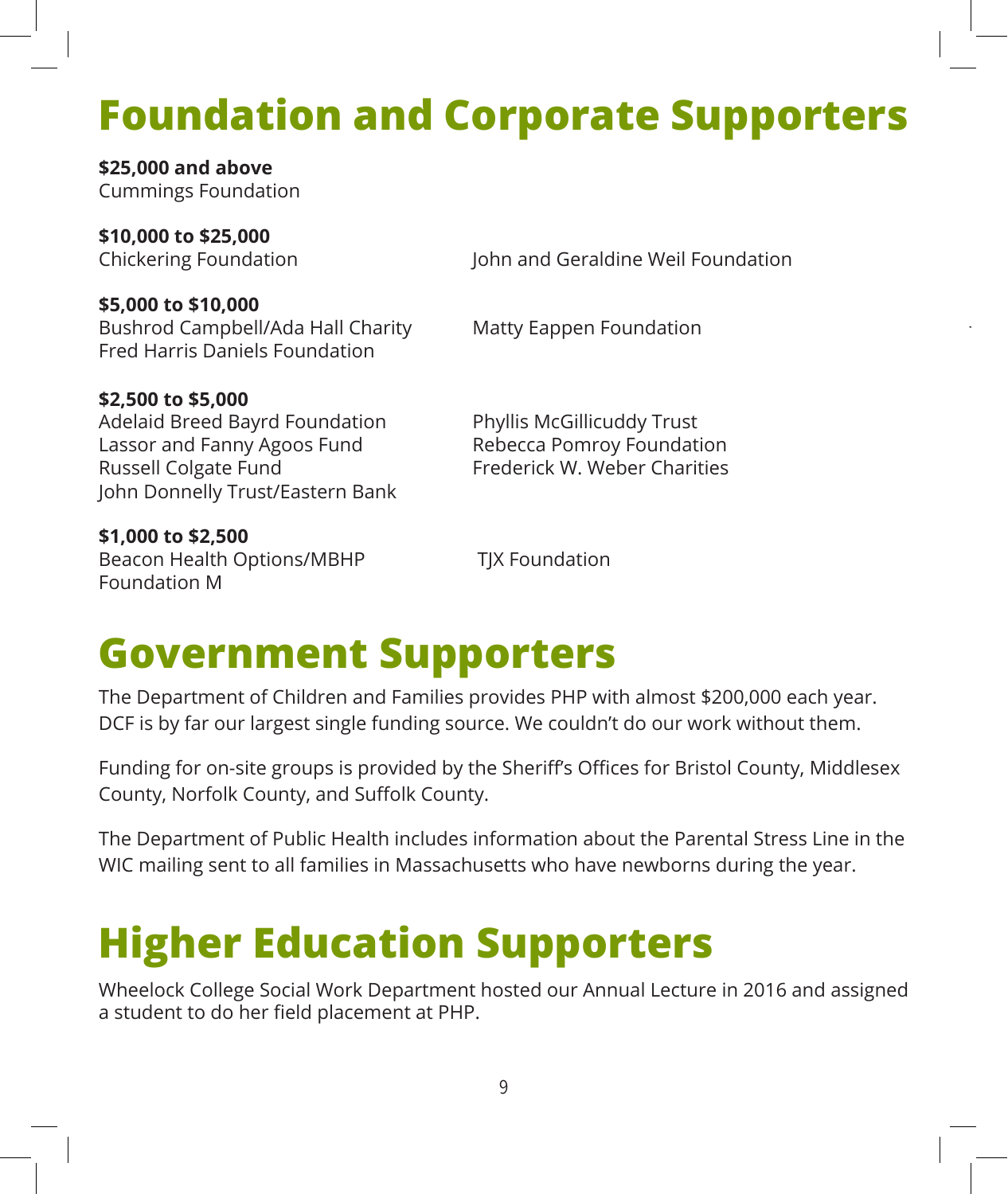### **Donors whose gifts make our work possible**

**\$10,000 and up** Tina Andrews & David Moir

### **\$2,000 to \$10,000**

#### **\$1,000 to \$2,000**

Gordon Bennett Nora Hall Jan Hayashi

#### **\$500 to \$1,000**

Sharon & Mark Barrett Bob & Shon Beury Randall Block Sarah Brinley

#### **\$250 to \$500**

Michael Bosnick Anastasia & Frank Catrickes Howard Cooper Christina Crowe Jennifer Davis Wendy Davis

#### **\$100 to \$250**

Leslie Akula Anonymous (2) Dick & Lynne Bail Betty & Art Bardige Richard Barnum Edward Bell Anna & Joshua Berger Amy & Marshall Brinn Katie Britton Anne Burling Catherine & Paul Buttenwieser George & Nancy Caplan Katherine Catlin Rachel Claflin Ellen Cohen Dina Conlin & David Newman Jean & Bob Conlin Ellen Crystal Susan Davies & Richard Talkov Kathy DelRossi-Rice Chuck Dickinson Jan Eustis John Farina Betsy Flanagan

If's hard to think of a better use of money than to help people in pain who are working hard to help themselves for the benefit of their kids. *who are working hard to help themselves for the benefit of their kids.* **"**  *- Gordon Bennett, Donor since 1996*

Anne Lovett & Stephen Woodsum Peter Metz & Phyllis Pollack Kathleen & Christopher Weld

Lee Colello Mary & Charles Hatvany Jean Kindleberger Anne Peretz

Maryann Delaney Patricia Edraos Margaret & William Greer Laura Howson Michael Kovner Sky Olander

Irene Freidel Friends Meeting in Cambridge Neil Gladstone Roberta Goganian Phyllis Gurdin Rita Higgins Douglas Husid Juliette Kayyem & David Barron Martha Keating Larry & Valerie Kistler Jasper Lawson Joe Leavey & Joan McGregor Edward & Judith Lund Vicki Lyon Bill Lyttle Nanette & James Maden Suzanne Mann Hadassah Margolis & Michael Goldstein Brenda McHugh Judy Meyers & Mark Pasternak Anne Miller Jenny Netzer & Ellis Seidman Amy Ruth Nevis

Amit Kapoor **Nick & Whitely Wheeler** 

Scott & Jackie Wellman

Nancy Soulette Lucy Stroock

Thomas Philbrick Debbie Singleton Sherii Spear Ken Vona Geraldine Zetzel Ellen Ziskind

Gwen Noyes & Arthur Klipfel Kitty & Tony Pell Mary Piltch Kristina Pirani Elaine Reisman Bella Rosner & Saul Shapiro Jeffrey Samet & Michele Marram Bonny Saulnier Tom & Kate Schmitt Norman Seiman Michael Smaldone Jennifer Solomon Holly & Scott Stratford Jean & Peter Stringham Julia Terry Paul Thayer Richard Tuck Ingeborg Uhlir Susan Wasserman Alan Webber Robert Weiss Marcia Winfrey Frances Wolff Ruth Zachary

*84 additional donors gave between \$1 and \$99. They are listed in the Annual Report on our web site.*